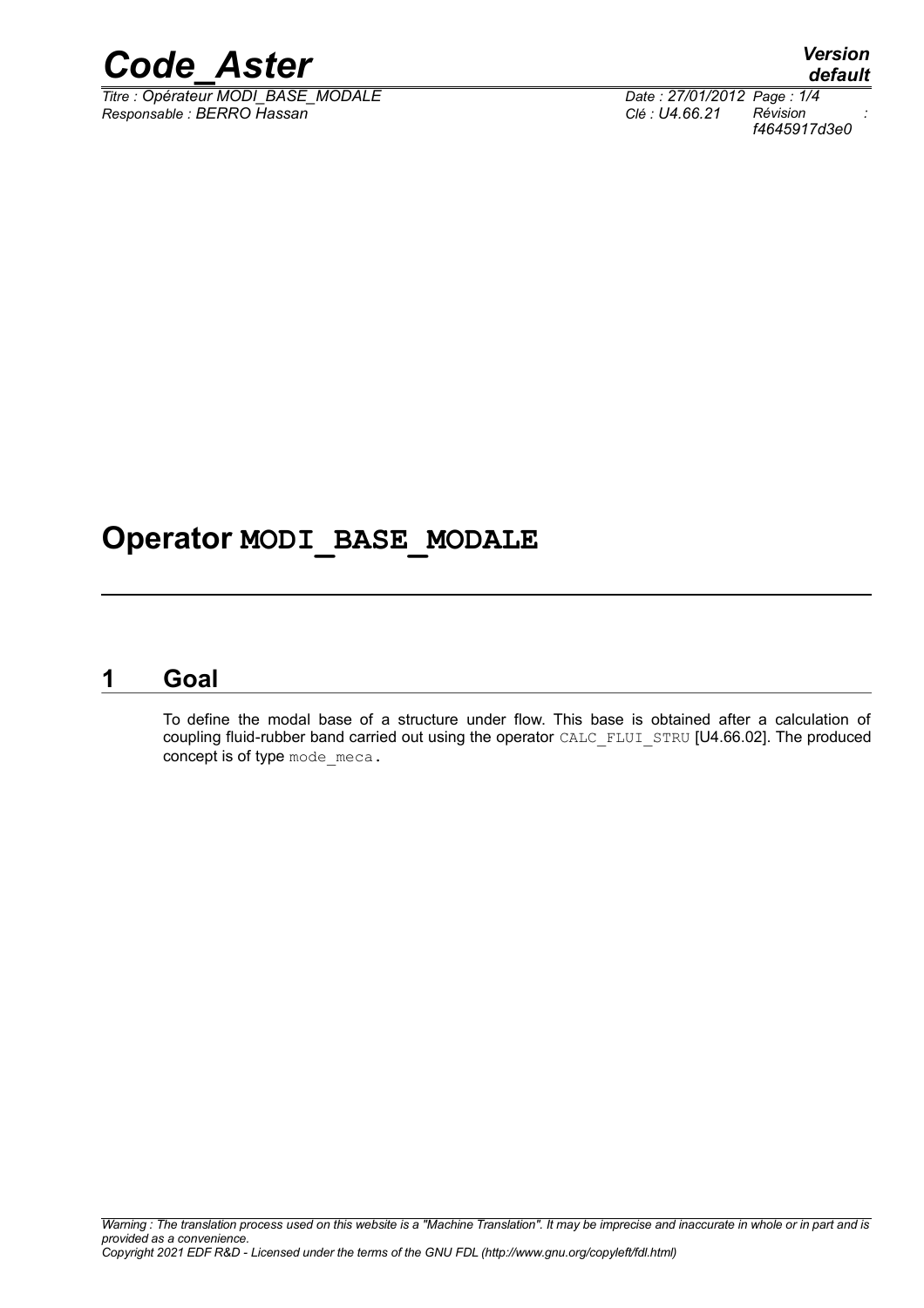# *Code\_Aster Version*

*Titre : Opérateur MODI\_BASE\_MODALE Date : 27/01/2012 Page : 2/4 Responsable : BERRO Hassan Clé : U4.66.21 Révision :*

*f4645917d3e0*

### **2 Syntax**

|  |  |  | mode [mode meca] = MODI BASE MODALE ( |  |
|--|--|--|---------------------------------------|--|
|  |  |  |                                       |  |

|   | BASE           | $=$ | mode,                | [mode meca]     |
|---|----------------|-----|----------------------|-----------------|
|   | BASE ELAS FLUI | $=$ | bef,                 | [melasflu]      |
|   | NUME VITE FLUI | $=$ | numv,                | $[1]$           |
| ♦ | NUME ORDRE     | $=$ | 1 nuor,              | $[1 1]$         |
| ♦ | AMOR REDUIT    | $=$ | l amor,              | [1 R]           |
|   | AMOR UNIF      | $=$ | amor,                | [R]             |
| ♦ | INFORMATION    |     | $\overline{1}$<br>2, | [DEFECT]<br>[I] |
| ♦ | TITLE          | $=$ | title,               | [TXM]           |

**)**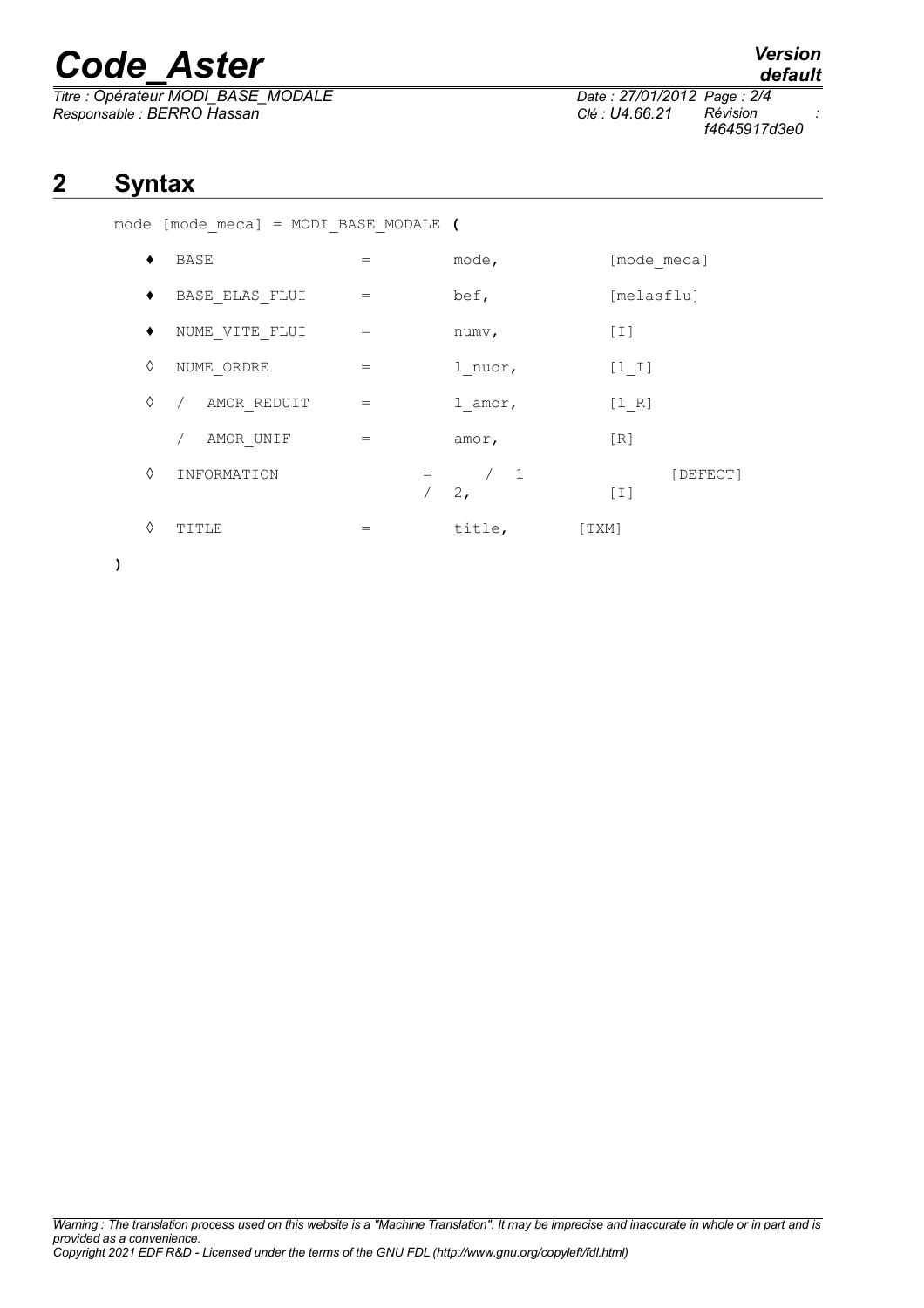# *Code\_Aster Version*

*Titre : Opérateur MODI\_BASE\_MODALE Date : 27/01/2012 Page : 3/4 Responsable : BERRO Hassan Clé : U4.66.21 Révision :*

*f4645917d3e0*

### **3 Operands**

♦ BASE = mode

Concept of the type [mode meca] who defines the modal characteristics before taking into account of the coupling fluid-rubber band. According to the choice of the user, the operator modifies this concept of entry or creates a new concept of the type  $\lceil \text{mode\_meca} \rceil$ .

♦ BASE\_ELAS\_FLUI = bef

Concept of the type [melasflu] who defines the new characteristics of the modes taken into account for the coupling fluid-rubber band, for various rates of flow.

♦ NUME\_VITE\_FLUI = numv

Allows to point on the characteristics of the modes taken into account for the coupling fluidelastic, a rate of flow given.

◊ NUME\_ORDRE = l\_nuor

If one modifies the concept of entry of the type  $\lceil \text{mode}| \text{ meca} \rceil$  : list of the sequence numbers of the nondisturbed modes to which one wishes to affect a reduced damping.

If one creates a new concept of the type [mode meca] at exit: list of the sequence numbers of the nondisturbed modes which are actually retained to rebuild the modal base. The possibility of affecting a damping reduced to these modes is maintained, while resorting to the operands AMOR REDUIT OT AMOR UNIF below.

#### **Note:**

*By default, one selects all the modes which were not taken into account for the coupling fluidrubber band. Not to give in this list of the sequence numbers corresponding to the coupled modes.*

*The constitution of [mode\_meca] result according to the choices for the operands NUME\_ORDRE , AMOR\_REDUIT and AMOR\_UNIF is specified in paragraph [[§1\]](#page-0-0).*

◊ / AMOR\_REDUIT = l\_amor

List of the reduced depreciation assigned to the nondisturbed modes.

AMOR UNIF  $=$  amor

Affected reduced damping identically with the nondisturbed modes.

 $\Diamond$  INFORMATION = 1 or 2

Operand inactivates. To obtain the impression of the results, the order should be used IMPR\_RESU [U4.91.01].

◊ TITLE = title

Argument of type text  $[TXM]$  defining the title attached to the concept  $[mode \text{ meca}]$  at exit.